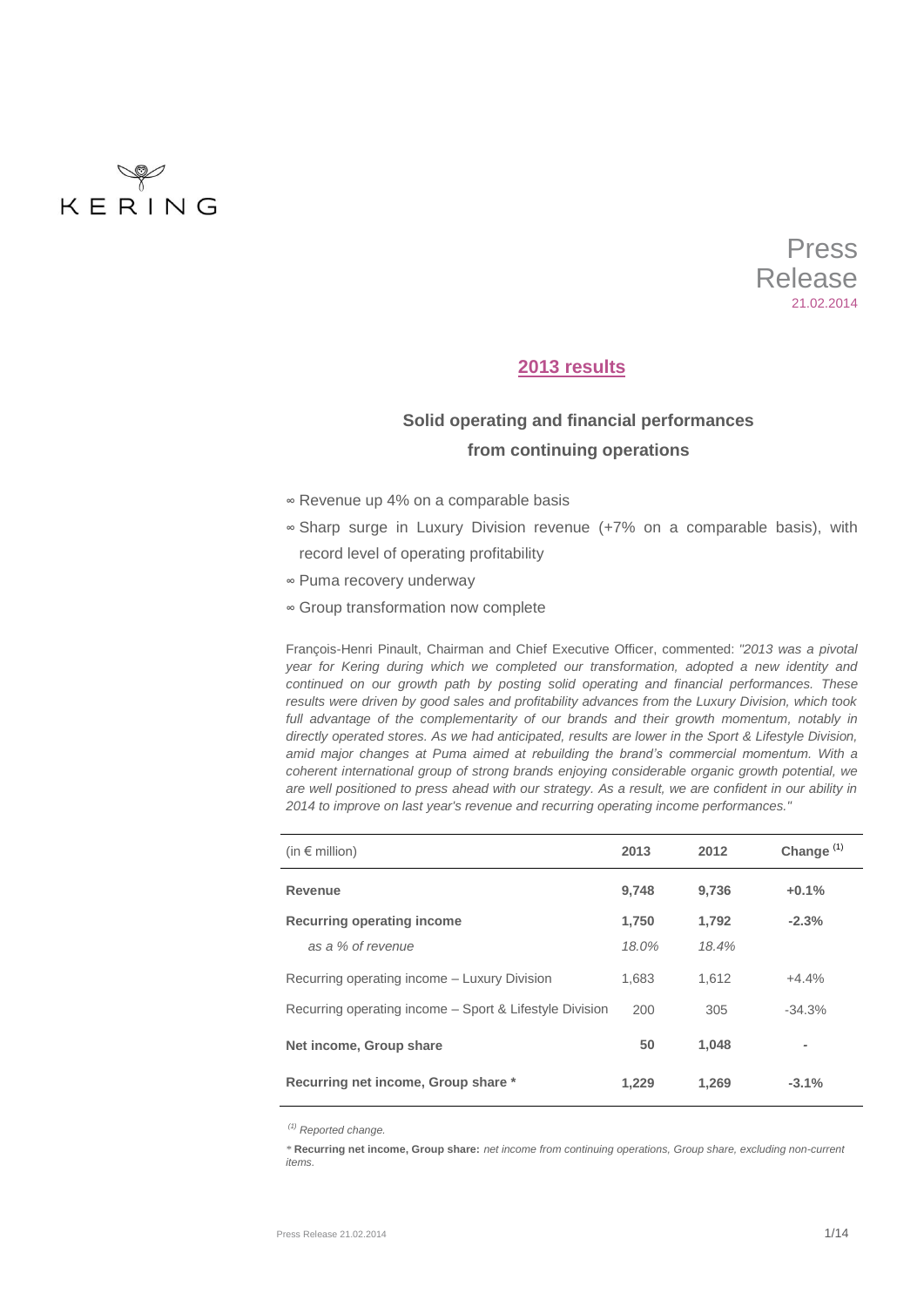

# **∞** *Operating performance*

In the **fourth quarter of 2013**, **consolidated revenue** came in at €2,547 million, up 4% on the same period last year on a comparable Group structure and exchange rate basis.

For **the full year**, the main financial indicators reflect the Group's solid operating performance. **Consolidated revenue from continuing operations** amounted to €9,748 million, up 0.1% on 2012 as reported and up 4% based on comparable Group structure and exchange rates.

The Group's balance in terms of geographic presence and sales channels enables it to weather changes in the economic environment, notwithstanding the volatility in the global economy over the last several quarters. Comparable revenue generated outside the eurozone climbed 5.8% in 2013 and accounted for 79% of the Group total. Comparable sales growth in mature markets was sustained at 4.3%, driven by Japan and North America. Emerging markets comparable sales were up 3.4% and accounted for 38% of sales with 25.3% of this amount generated in the Asia-Pacific region (excluding Japan).

The Group's 2013 **gross margin** amounted to €6,091 million, up €131 million or 2.2% on the previous year as reported. Operating expenses increased by 4.1% as reported. In particular, payroll expenses rose by 2.8% on a reported basis.

Kering's **recurring operating income** came to €1,750 million in 2013, down 2.3% on 2012 on a reported basis, and **recurring operating margin** stood at 18%. At €2,046 million, **EBITDA** was 1% lower than in 2012.

## **∞** *Financial performance*

In 2013, **other non-recurring operating income and expenses** represented a net expense of nearly €443 million and included €361 million in asset impairment losses (of which €280 million related to Puma) and €30 million in restructuring costs.

The **net loss from discontinued operations** came out at €822 million in 2013, mainly corresponding to the €256 million net loss recognised on the disposal of Groupe Fnac shares, after tax and distribution costs and the contribution of Groupe Fnac to first-half earnings, and a net €562 million expense recognised in relation to Redcats. This expense primarily includes gains and losses on businesses sold in the year, impairment losses taken against Redcats assets, and the commitment undertaken by Kering to recapitalise La Redoute in an amount of €315 million to cover future losses and the cost of enhancing the production base. It does not include the cost of financing the social guarantees to be granted to the employees concerned by the modernisation measures at La Redoute and Relais Colis. The total cost of this financing, which cannot as yet be reliably estimated, will lead Kering to set up a trust guaranteeing the application of the employee measures approved in a majority collective agreement with trade unions. The associated costs will be recognised in 2014.

Adjusted for non-recurring items net of tax, **net income, Group share from continuing operations** in 2013 edged back 3.1% on 2012, coming in at €1,229 million.

Net income. Group share totalled close to €50 million, reflecting the adverse impact of nonrecurring expenses and the sharply negative results of discontinued operations in 2013.

**Earnings per share from continuing operations** came to €6.91 in 2013, compared with €10.51 for the previous year. Excluding non-recurring items, earnings per share from continuing operations amounted to €9.76, down 3.1% on the 2012 figure.

**Earnings per Kering share** came out at €0.39, compared with €8.32 one year earlier.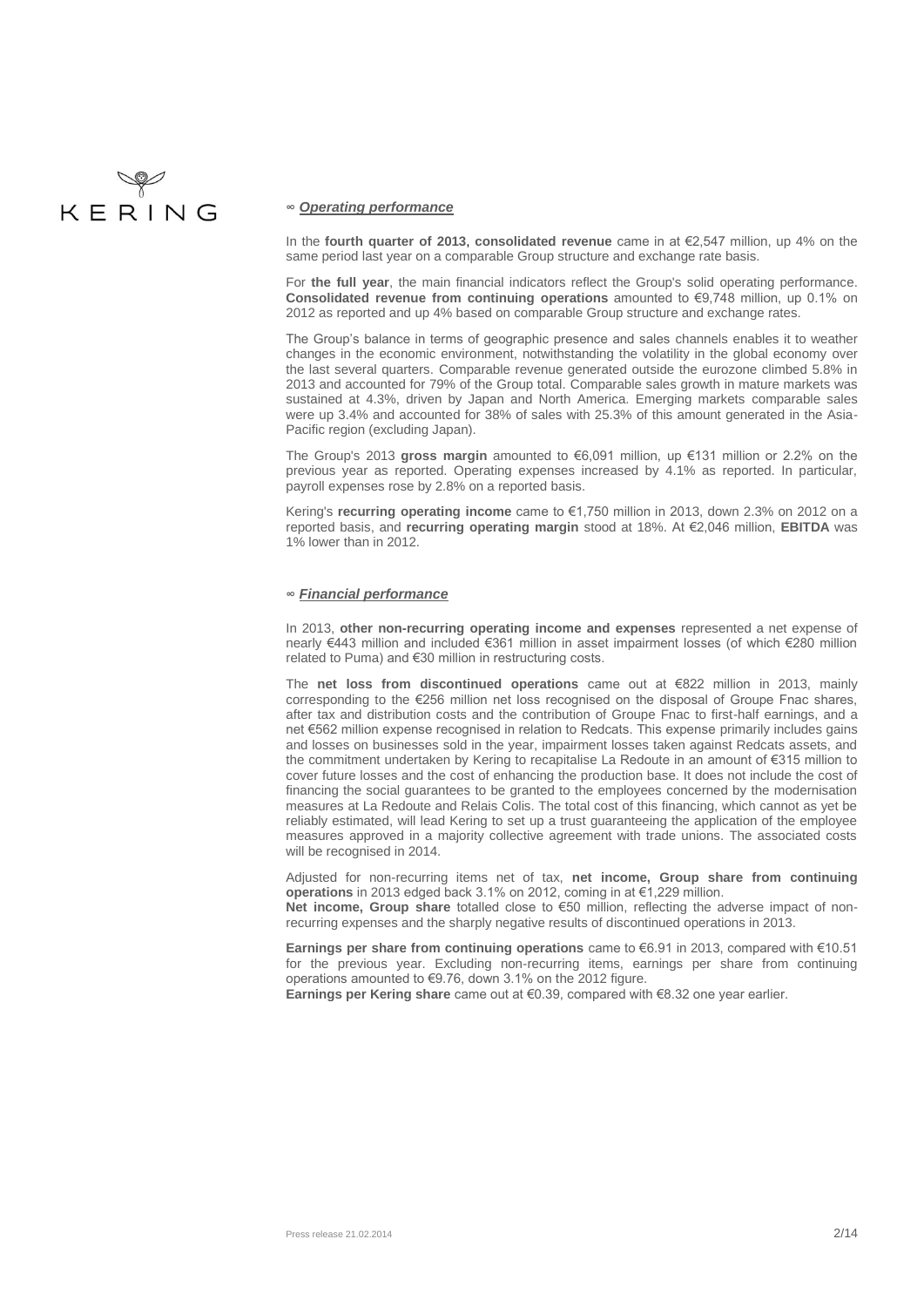

# **∞** *Financial structure*

At December 31, 2013, Kering had a very sound financial structure.

| (in $\epsilon$ million)  | 2013   | 2012   |
|--------------------------|--------|--------|
| <b>Capital employed</b>  | 14,823 | 14,285 |
| Net assets held for sale | $-185$ | 325    |
| <b>Total equity</b>      | 11,196 | 12,119 |
| Net debt                 | 3,443  | 2,492  |

In 2013, **capital employed** was €538 million higher than in 2012.

The Group's **free cash flow from operations** came to just under €858 million, reflecting a 53% increase in net operating investments.

The Group's **net debt** totalled €3,443 million as of December 31, 2013, representing an increase of €951 million or 38.2% compared with the previous year-end, as a result of the Group's recent deep-seated transformation (acquisitions by the Luxury Division and the disposal of the distribution businesses).

|                                  | 2013  | 2012  |
|----------------------------------|-------|-------|
| Gearing (net debt/equity)        | 30.8% | 20.6% |
| Solvency ratio (net debt/EBITDA) | 1.68  | 1 21  |

# **∞** *2013 highlights*

## **PPR becomes Kering**

Having completed its transformation into a global leader in apparel and accessories operating in the Luxury and Sport & Lifestyle markets, on March 22, 2013, the Group announced its decision to change its name to "Kering" to better reflect its new identity. This name change was approved at the Annual General Meeting of June 18, 2013.

# **Distribution of Groupe Fnac shares to Kering shareholders and listing of Groupe Fnac shares on NYSE Euronext Paris**

At its April 17, 2013 meeting, Kering's Board of Directors unanimously approved the listing of Groupe Fnac shares through a distribution of Groupe Fnac shares to Kering shareholders.

At the Annual General Meeting of June 18, 2013, Kering's shareholders authorised the payment of an additional cash dividend of €2.25 per share (following an interim cash dividend of €1.50 paid on January 24, 2013), and of an additional dividend in the form of Groupe Fnac shares at a ratio of one Groupe Fnac share for every eight Kering shares held.

On June 20, 2013, prior to the start of market trading, the rights to the balance of the cash dividend for 2012 were detached from the Kering shares and the dividend was paid. The rights to the allotment of Groupe Fnac shares were also detached from the Kering shares and the deliveries of Groupe Fnac shares began. Consequently, the Groupe Fnac share allotment rights began trading on Euronext Paris on the same day.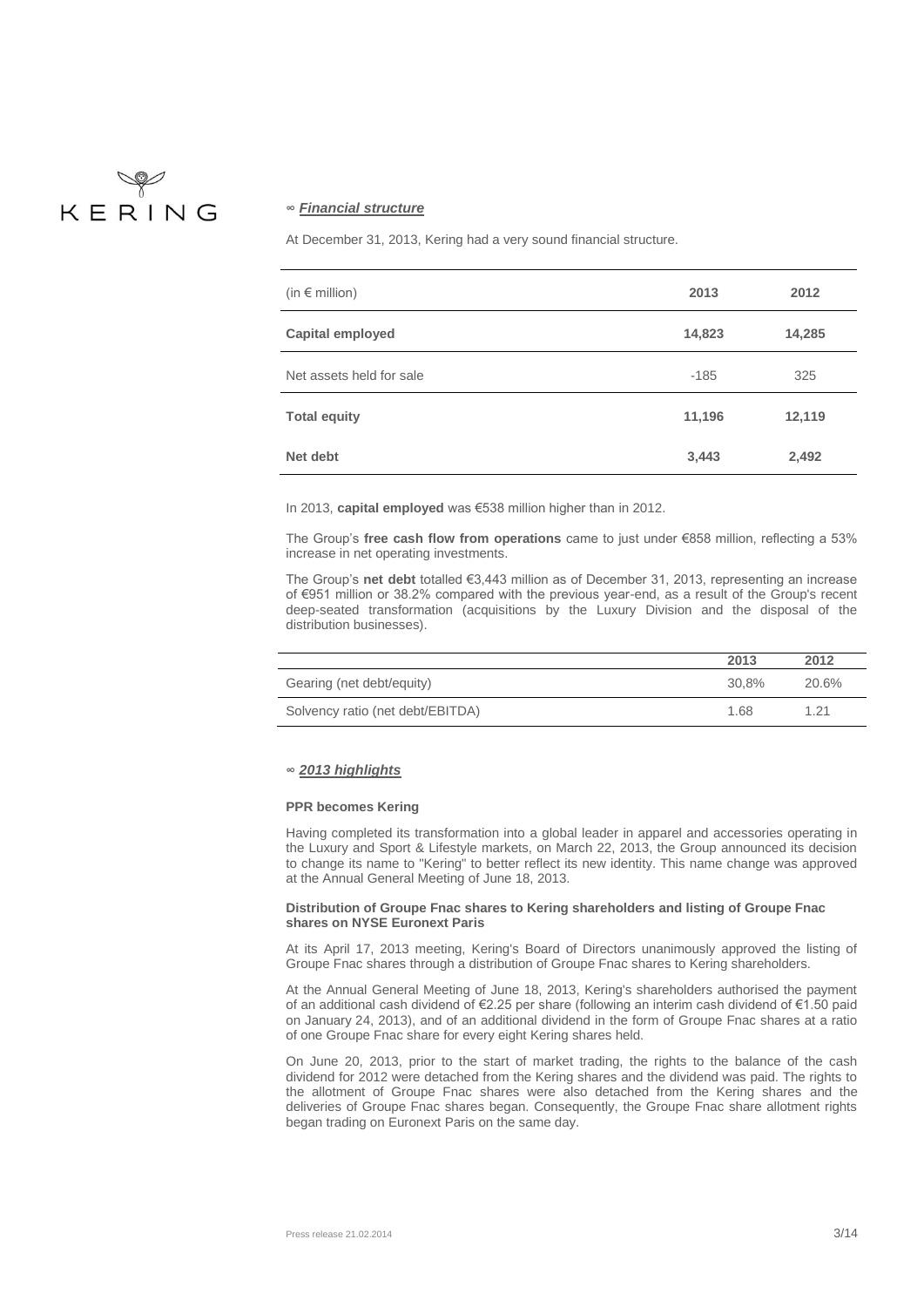

## **Kering continues its divestment of Redcats and finalises the Group's transformation**

On January 3, 2013, Kering announced that it had received a firm offer from Alpha Private Equity Fund 6 ("APEF 6") to acquire Redcats' Children and Family division - comprising the Cyrillus and Vertbaudet brands - for an enterprise value of €119 million. The transaction was completed on March 28, 2013.

On February 5, 2013, Kering announced the closing of the sale of OneStopPlus to Charlesbank Capital Partners and Webster Capital in accordance with the terms of the definitive sale agreement announced on December 5, 2012. This transaction marked the final step in the sale of all of Redcats USA's operations.

On February 25, 2103, Kering announced that Redcats had entered into an agreement to sell its Nordic activities, Ellos and Jotex, to Nordic Capital Fund VII for an enterprise value of €275 million. The transaction was completed on June 3, 2013.

During the second half of 2013, Kering continued the process for its planned sale of La Redoute and Relais Colis. Further to a review of the takeover offers by the Board of Directors, on December 4, 2013, Kering's Executive Management took the decision to enter into exclusive negotiations with Nathalie Balla and Eric Courteille. The current Chairman and CEO of La Redoute and the Chief Administrative Officer of Redcats presented a takeover plan for La Redoute and Relais Colis, supported by a team of managers from these companies. In line with the undertakings it gave in relation to the takeover, Kering will recapitalise La Redoute and Relais Colis at the same time as the sale is carried out. This recapitalisation will ensure that both companies enjoy a healthy financial position backed by a significant cash surplus and that the new owners will be able to fund their transformation and modernisation measures.

# **Kering strengthens its portfolio of Luxury brands**

In early January 2013, Kering completed its acquisition of a majority stake in the Chinese fine jewellery brand Qeelin. Launched in 2004, Qeelin is the first Chinese luxury jeweller to have developed an international network of boutiques and currently operates 14 boutiques worldwide.

On January 15, 2013, Kering acquired a majority stake in the designer brand Christopher Kane with a view to developing the brand's business in close partnership with its eponymous creator, Christopher Kane. Founded in 2006, Christopher Kane is a distinctive and exciting brand with a unique DNA.

Qeelin and Christopher Kane have been fully consolidated in Kering's financial statements since January 1, 2013.

On March 25, 2013, Kering announced that it had acquired a majority stake in France Croco. Founded in 1974, France Croco is a leading independent tannery located in Normandy and specialised in the sourcing, tanning and processing of crocodile skins. This acquisition will allow Kering's brands to further secure a sustainable supply of high quality crocodile skins. France Croco has been consolidated in Kering's financial statements since the second quarter of 2013.

On April 22, 2013 Gucci further demonstrated its commitment to the excellence of "Made in Italy" and to Tuscany by announcing that it had acquired the Italian porcelain maker, Richard Ginori, as part of its plans to expand into the tableware market. Richard Ginori was not consolidated by the Group at end-December 2013.

On April 24, 2013, Kering announced that it had signed an agreement with RA.MO SpA to acquire a majority stake in the Italian jewellery group Pomellato. The Pomellato group has two brands: Pomellato, which is positioned in the fine jewellery segment and Dodo, positioned in the accessible jewellery segment. Through this acquisition Kering has extended and strengthened its portfolio of luxury brands in the high-growth jewellery segment. The transaction was completed on July 5, 2013, following clearance by the competition authorities. The Pomellato group has been consolidated by Kering since July 1, 2013.

On September 6, 2013, Kering announced that it was acquiring a minority shareholding in the New York based fashion brand, Altuzarra, founded by the Franco-American designer Joseph Altuzarra in 2008. This investment marks the beginning of a partnership which will enable Kering to accompany Altuzarra in the next stage of its growth. Altuzarra was not consolidated in Kering's financial statements at December 31, 2013.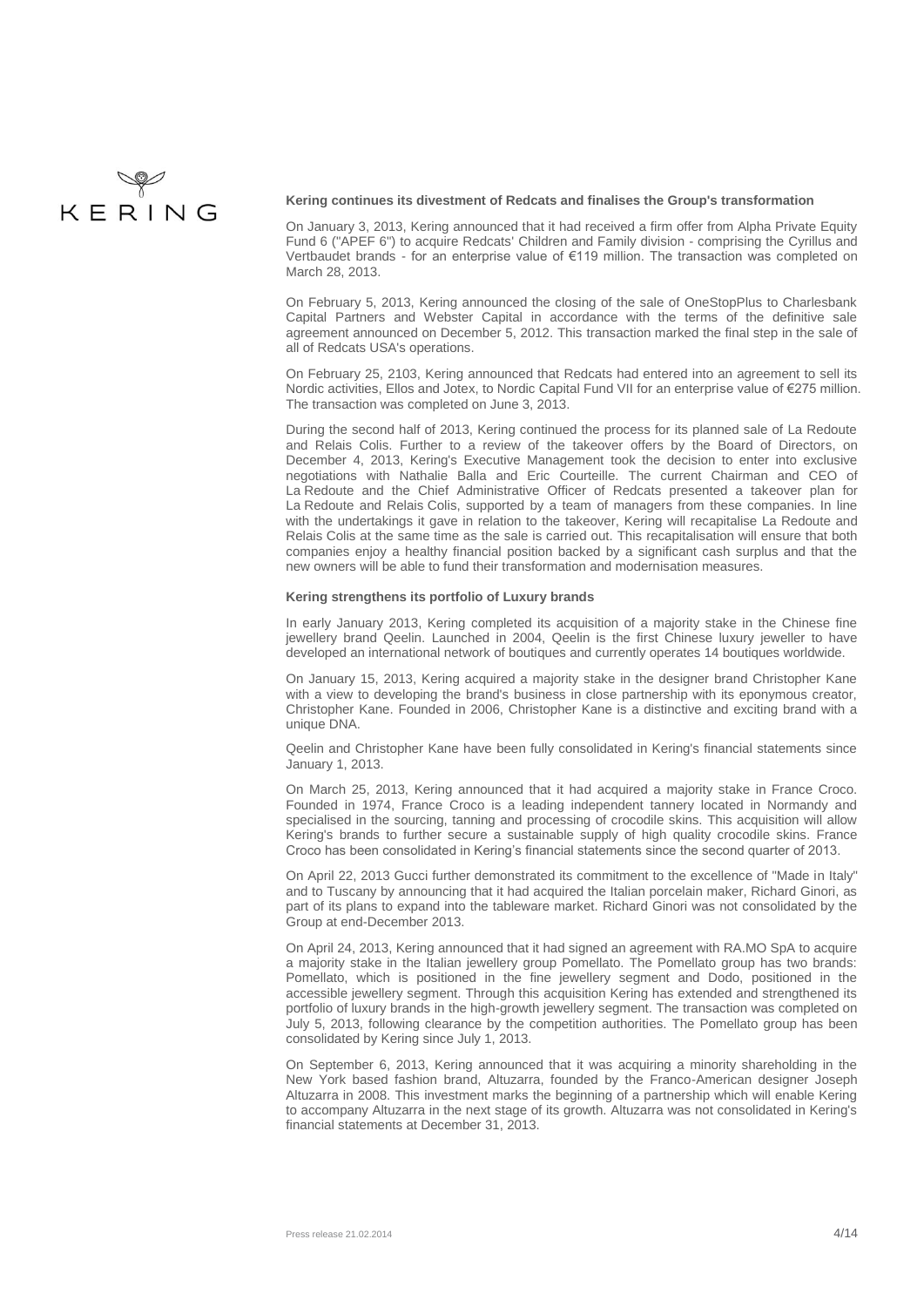

On November 19, 2013, Kering and Tomas Maier announced that they had entered into a joint venture to develop the business of the Tomas Maier brand in partnership. Tomas Maier will continue to be Creative Director of Bottega Veneta, a position he has held since 2001. The joint venture was not consolidated in Kering's financial statements at December 31, 2013.

## **Other highlights**

On April 18, 2013, Puma SE announced that it had appointed Björn Gulden as Chief Executive Officer effective July 1, 2013. Mr. Gulden – who is a member of Kering's Executive Committee – brings to Puma solid international experience of nearly 20 years in the sporting goods and footwear industry where he has held a variety of management positions, notably with Adidas, Helly Hansen and Deichman.

In the first half of 2013, Kering redeemed both the €600 million worth of bonds issued in 2005, including the additional bonds issued in 2006, and the second €200 million tranche of the bonds indexed to the Kering share price that were issued in May 2008. To extend the maturity of its debt, Kering carried out a first bond issue on July 15, 2013, involving €500 million of seven-year bonds with a fixed-rate coupon of 2.5%, and a second – which also represented  $\epsilon$ 500 million – on October 8, involving five-year bonds with a 1.875% fixed-rate coupon.

# **∞** *Dividend*

At the Annual General Meeting to be held on May 6, 2014, the Kering Board of Directors will propose shareholders to approve a cash payment for the 2013 dividend, corresponding to €3.75 per share.

An interim dividend in the amount of €1.50 per share was paid on January 24, 2014 pursuant to a decision by the Board of Directors on December 20, 2013.

This recommended dividend reflects Kering's goal of maintaining well-balanced payout ratios bearing in mind, on the one hand, changes in net income from continuing operations (excluding non-recurring items) attributable to owners of the parent and, on the other hand, the amount of available cash flow.

# **∞** *Subsequent event*

Exclusive negotiations concerning the sale of La Redoute and Relais Colis are ongoing with Nathalie Balla and Eric Courteille. In January 2014, Nathalie Balla and Eric Courteille presented the details of their business plan to the relevant employee representative bodies in accordance with the standard information and consultation procedure for disposals required under French law, and they are currently pursuing negotiations with La Redoute's trade unions.

# **∞** *Outlook*

Having completed its transformation, Kering has extremely solid fundamentals which enable the Group to approach 2014 with confidence.

Drawing on its positioning in structurally high-growth markets and its portfolio of powerful brands with strong potential, Kering will continue to implement its strategy of rigorously managing and allocating its resources.

2014 will be marked by an ambitious relaunch plan for Puma and by dedicated action plans for each of the Luxury Division's brands, focusing on achieving profitable organic growth.

In this context, Kering is forecasting growth for both its revenue and recurring operating income in 2014.

*At its meeting on February 20, 2014, the Board of Directors, under the chairmanship of François-Henri Pinault, approved the audited consolidated financial statements for 2013.*

**∞**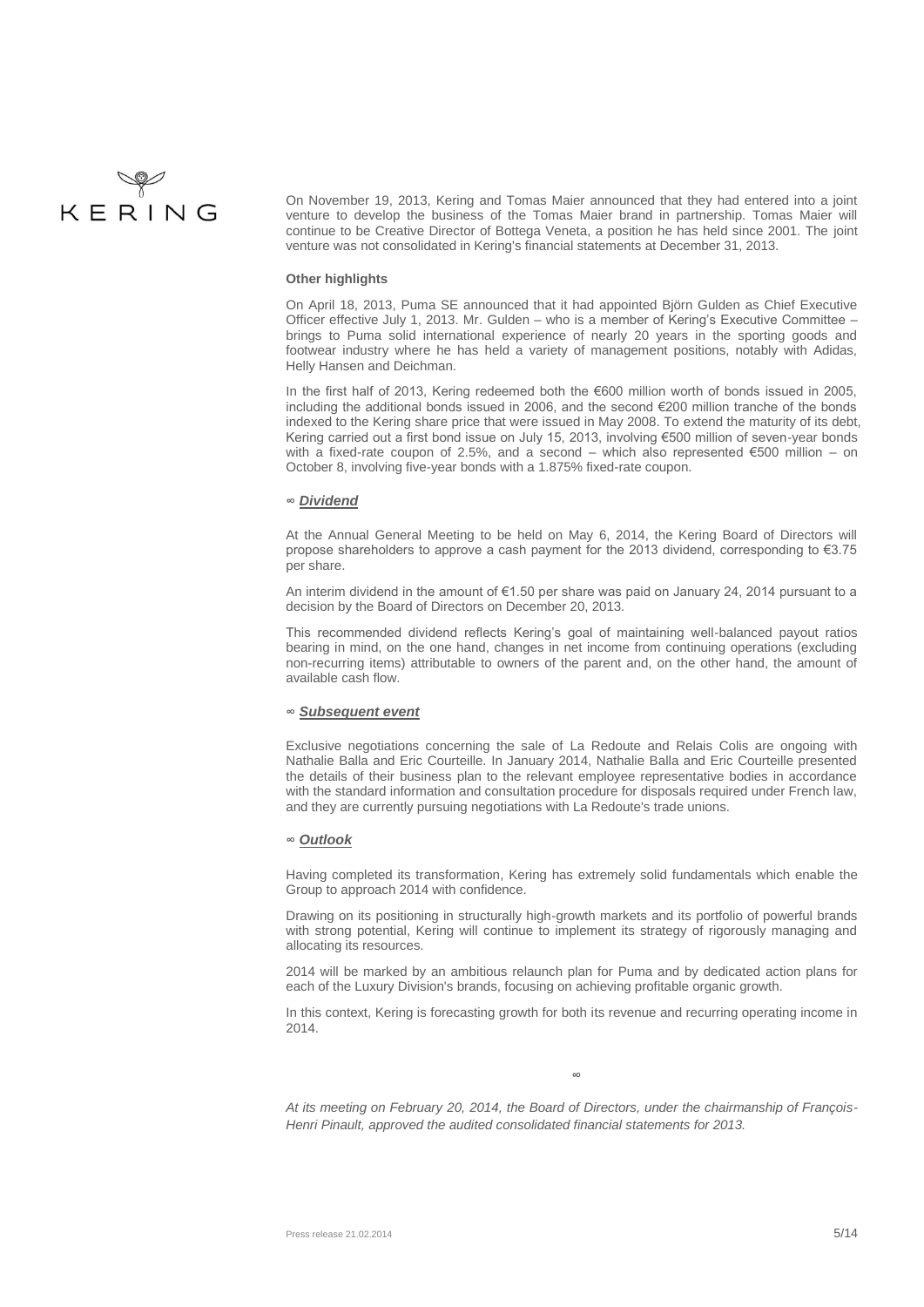

#### **Main definitions**

#### *IFRS 5 – Non-current Assets Held for Sale and Discontinued Operations*

In accordance with IFRS 5 – *Non-current Assets Held for Sale and Discontinued Operations*, the Group has presented certain activities as "Non-current assets held for sale or for distribution and discontinued operations". The net income or loss from these activities is shown on a separate line of the income statement, "Net income (loss) from discontinued operations", and is restated in the statement of cash flows and income statement for all reported periods.

Assets and liabilities relating to assets held for sale or for distribution and discontinued operations are presented on separate lines in the Group's statement of financial position, without restatement for previous periods.

As stated in Note 12 to the consolidated financial statements, Groupe Fnac and Redcats are classified as "Non-current assets held for sale or for distribution and discontinued operations". As of January 1, 2013, Redcats Asia is no longer presented under "Non-current assets held for sale or for distribution and discontinued operations" following the Group's decision to retain this activity.

#### *Definition of "reported" and "comparable" revenue*

The Group's "reported" revenue corresponds to published revenue. The Group also uses "comparable" data to measure organic growth. "Comparable" revenue is 2012 revenue restated for the impact of changes in Group structure in 2012 or 2013, and for translation differences relating to foreign subsidiaries' revenue in 2012.

## *Definition of recurring operating income*

The Group's total operating income includes all revenues and expenses directly related to Group activities, whether these revenues and expenses are recurring or arise from non-recurring decisions or transactions.

"Other non-recurring operating income and expenses" consists of unusual items, notably as concerns the nature or frequency, that could distort the assessment of Group entities' economic performance, as defined by French national accounting board (*Conseil national de la comptabilité* – CNC) recommendation No. 2009-R.03 of July 2, 2009.

Consequently, Kering monitors its operating performance using "Recurring operating income", defined as the difference between total operating income and other non-recurring operating income and expenses (see Notes 8 and 9 to the consolidated financial statements).

Recurring operating income is an intermediate line item intended to facilitate the understanding of the entity's operating performance and which can be used as a way to estimate recurring performance. This indicator is presented in a manner that is consistent and stable over the long-term in order to ensure the continuity and relevance of financial information.

#### *Definition of EBITDA*

The Group uses EBITDA to monitor its operating performance. This financial indicator corresponds to recurring operating income plus net charges to depreciation, amortisation and provisions on non-current operating assets recognised in recurring operating income.

## *Definition of free cash flow from operations and available cash flow*

The Group also uses an intermediate line item, "Free cash flow from operations", to monitor its financial performance. This financial indicator measures net operating cash flow less net operating investments (defined as purchases and sales of property, plant and equipment and intangible assets).

"Available cash flow" corresponds to free cash flow from operations plus interest and dividends received less interest paid and equivalent.

#### *Definition of net debt*

As defined by CNC recommendation No. 2009-R.03, net debt comprises gross borrowings, including accrued interest, less net cash.

Net debt includes fair value hedging instruments recorded in the statement of financial position relating to bank borrowings and bonds whose interest rate risk is fully or partly hedged as part of a fair value relationship (see Note 31 to the consolidated financial statements).

The financing of customer loans by fully-consolidated consumer credit businesses is presented in borrowings. Group net debt excludes the financing of customer loans by consumer credit businesses.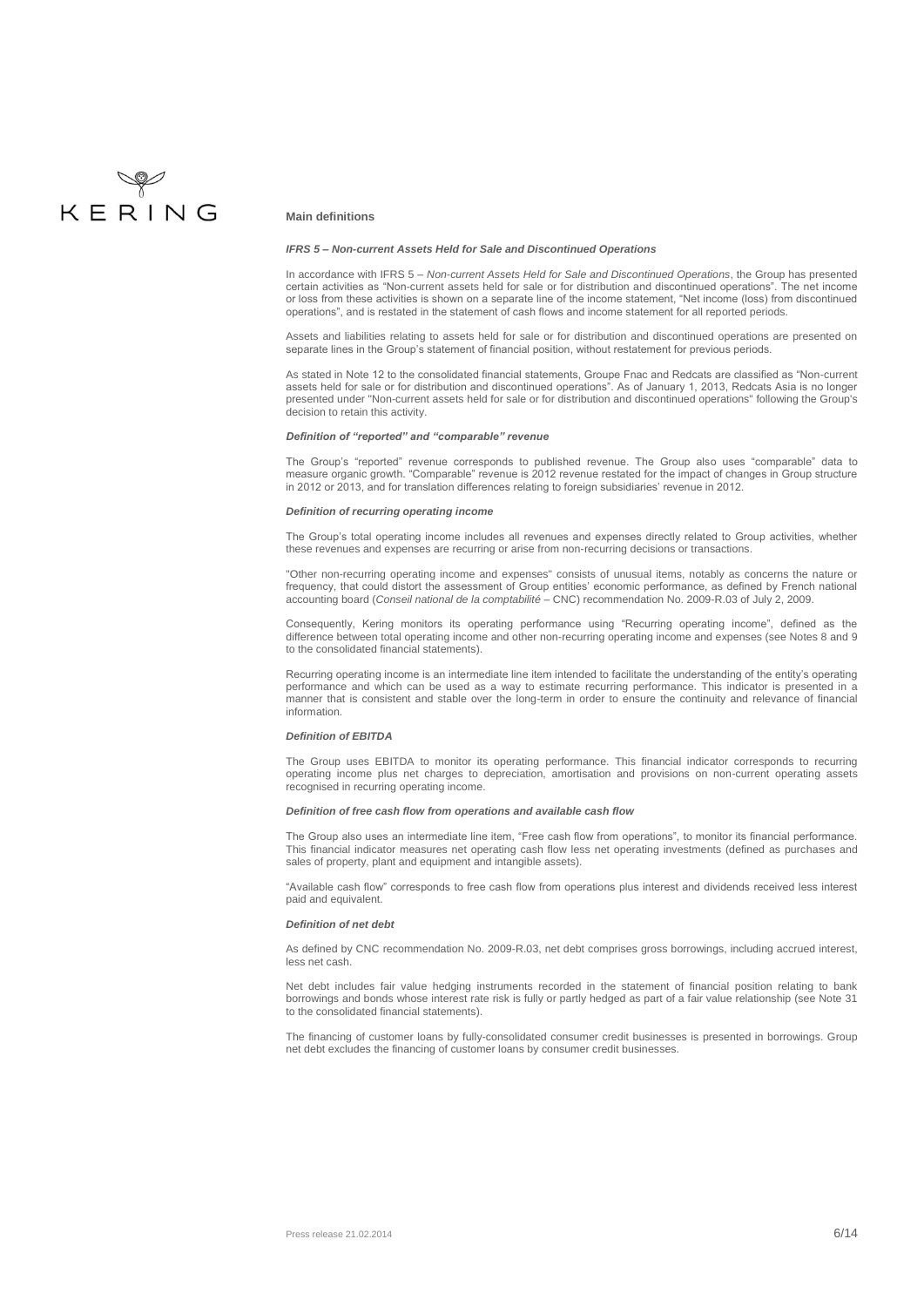

# **PRESENTATION**

A **live videocast** (Real and Windows Media Player formats) of the presentation of the 2013 Annual Results as well as the presentation slides and 2013 financial report (PDF) will be available at 8:30am Paris time on **www.kering.com**. A replay will be available later in the day.

You will also be able to listen to the conference live or in replay by dialling:

| <b>French</b>            | <b>English</b>           |
|--------------------------|--------------------------|
| Live conference:         | Live conference:         |
| +33 (0) 1 70 77 09 28    | +44 (0) 203 367 94 62    |
| Replay dial-in details:  | Replay dial-in details:  |
| +33 (0) 172 00 15 01     | +44 (0) 203 367 94 60    |
| Replay passcode: 285232# | Replay passcode: 285233# |

The replay will be available until 21 March, 2014.

The 2013 financial report is available at **[www.kering.com](http://www.kering.com/)**.

## *About Kering*

*A world leader in apparel and accessories, Kering develops an ensemble of powerful Luxury and Sport & Lifestyle brands: Gucci, Bottega Veneta, Saint Laurent, Alexander McQueen, Balenciaga, Brioni, Christopher Kane, McQ, Stella McCartney, Tomas Maier, Sergio Rossi, Boucheron, Dodo, Girard-Perregaux, JeanRichard, Pomellato, Qeelin, Puma, Volcom, Cobra, Electric and Tretorn. By 'empowering imagination' in the fullest sense, Kering encourages its brands to reach their potential, in the most sustainable manner.* 

*Present in more than 120 countries, the Group generated revenues of €9.7 billion in 2013 and had more than 35,000 employees at year end. The Kering (previously PPR) share is listed on Euronext Paris (FR 0000121485, KER.PA, KER.FP).*

### **Contacts**

| Press                  |                        |                                 |
|------------------------|------------------------|---------------------------------|
| Paul Michon            | +33 (0) 1 45 64 63 48  | paul.michon@kering.com          |
| Hélène Saint-Raymond   | +33 (0) 1 45 64 61 20  | helene.saint-raymond@kering.com |
| Analysts/investors     |                        |                                 |
| Claire Roblet          | + 33 (0) 1 45 64 61 49 | claire.roblet@kering.com        |
| <b>Edouard Crowley</b> | + 33 (0) 1 45 64 63 28 | edouard.crowley@kering.com      |

**Website :** www.kering.com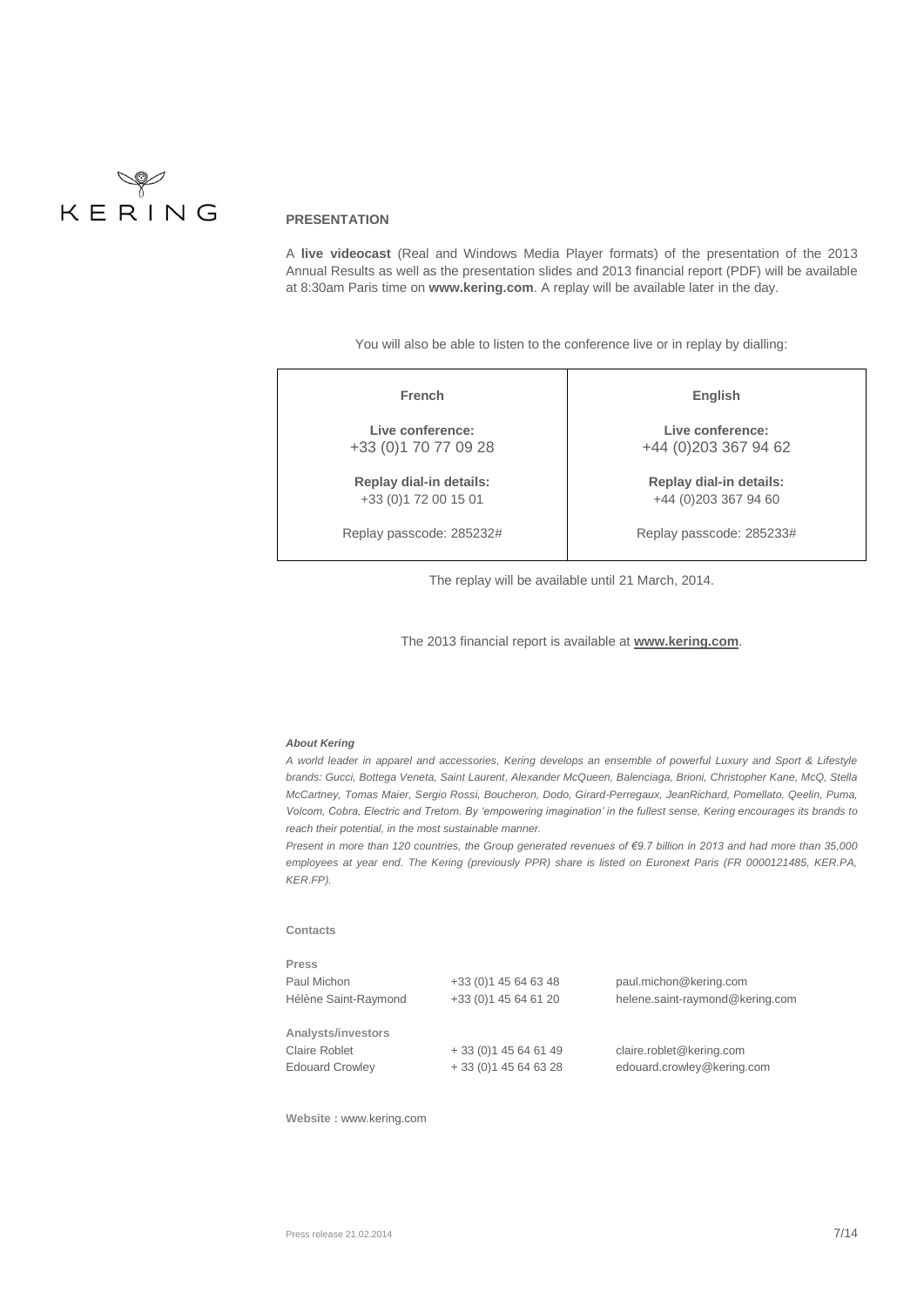

# **CONDENSED CONSOLIDATED INTERIM FINANCIAL STATEMENTS**

# **FOR THE YEAR ENDED DECEMBER 31, 2013**

| <b>Contents</b>                                     | page |
|-----------------------------------------------------|------|
|                                                     |      |
|                                                     |      |
| <b>Consolidated income statement</b>                | 9    |
| <b>Consolidated statement of financial position</b> | 10   |
|                                                     |      |
| <b>Consolidated statement of cash flows</b>         | 11   |
| <b>Breakdown of recurring operating income</b>      | 12   |
| <b>Breakdown of revenue</b>                         | 13   |
|                                                     |      |
|                                                     |      |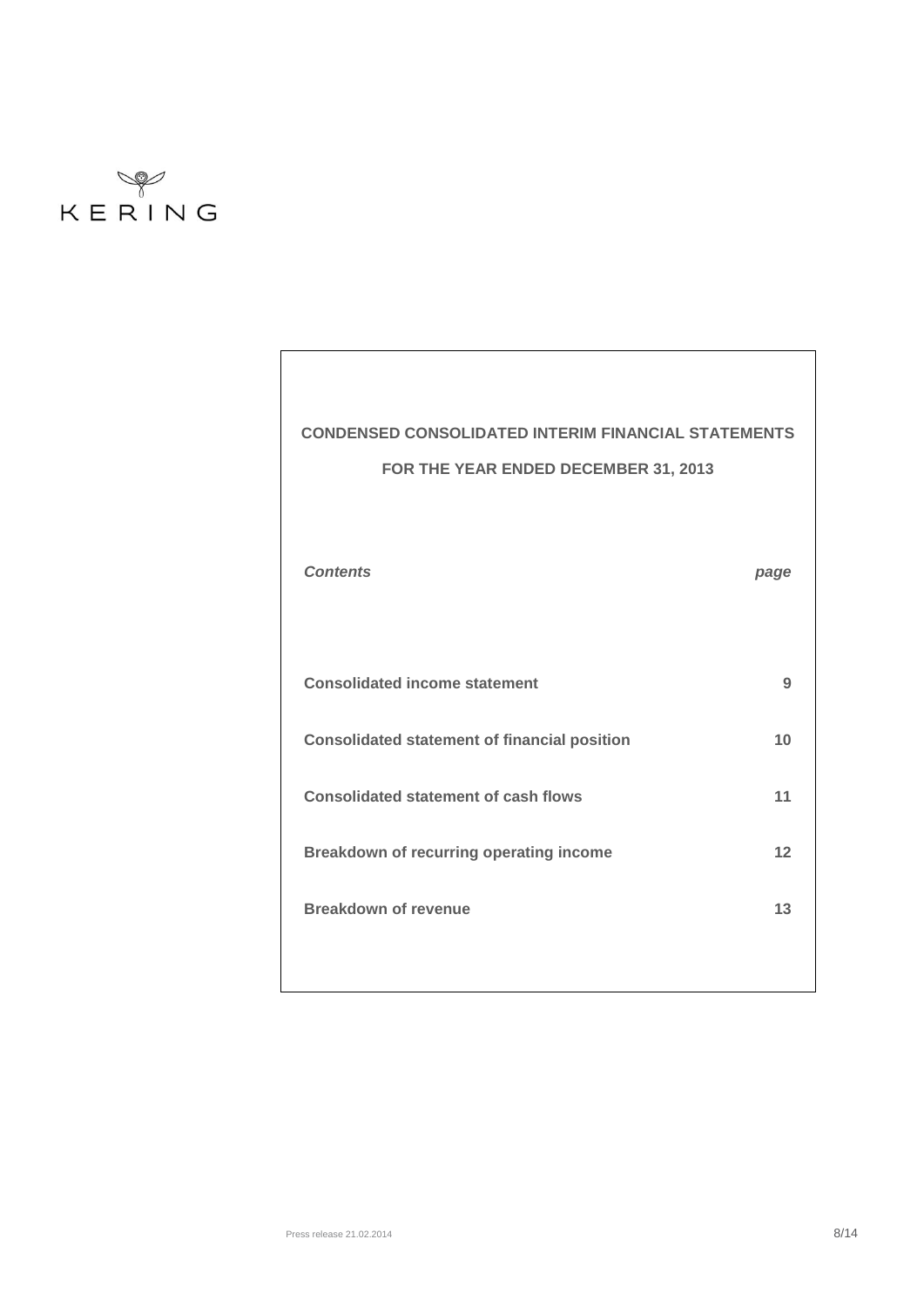

# **Consolidated income statement**

| (in $\epsilon$ million)                                                                                       | 2013      | 2012      |
|---------------------------------------------------------------------------------------------------------------|-----------|-----------|
| <b>CONTINUING OPERATIONS</b>                                                                                  |           |           |
| Revenue                                                                                                       | 9,748.4   | 9,736.3   |
| Cost of sales                                                                                                 | (3,657.9) | (3,776.2) |
| Gross margin                                                                                                  | 6,090.5   | 5,960.1   |
| Payroll expenses                                                                                              | (1,534.7) | (1,493.6) |
| Other recurring operating income and expenses                                                                 | (2,805.7) | (2,675.0) |
| <b>Recurring operating income</b>                                                                             | 1,750.1   | 1,791.5   |
| Other non-recurring operating income and expenses                                                             | (442.5)   | (25.2)    |
| <b>Operating income</b>                                                                                       | 1,307.6   | 1,766.3   |
| Finance costs, net                                                                                            | (212.3)   | (147.7)   |
| Income before tax                                                                                             | 1,095.3   | 1,618.6   |
| Corporate income tax                                                                                          | (235.4)   | (297.6)   |
| Share in earnings of associates                                                                               | 1.6       | 36.9      |
| Net income from continuing operations                                                                         | 861.5     | 1,357.9   |
| o/w attributable to owners of the parent                                                                      | 869.4     | 1,323.7   |
| o/w attributable to non-controlling interests                                                                 | (7.9)     | 34.2      |
| <b>DISCONTINUED OPERATIONS</b>                                                                                |           |           |
| Net income (loss) from discontinued operations                                                                | (821.5)   | (275.5)   |
| o/w attributable to owners of the parent                                                                      | (819.8)   | (275.5)   |
| o/w attributable to non-controlling interests                                                                 | (1.7)     |           |
|                                                                                                               |           |           |
| Net income of consolidated companies                                                                          | 40.0      | 1,082.4   |
| Net income attributable to owners of the parent                                                               | 49.6      | 1,048.2   |
| Net income attributable to non-controlling interests                                                          | (9.6)     | 34.2      |
|                                                                                                               |           |           |
| Net income attributable to owners of the parent                                                               | 49.6      | 1,048.2   |
| Earnings per share <i>(in <math>\epsilon</math>)</i>                                                          | 0.39      | 8.32      |
| Fully diluted earnings per share (in $\epsilon$ )                                                             | 0.39      | 8.31      |
| Net income from continuing operations attributable to owners of the parent                                    | 869.4     | 1 323,7   |
| Earnings per share (in $\epsilon$ )                                                                           | 6.91      | 10,51     |
| Fully diluted earnings per share (in $\epsilon$ )                                                             | 6.90      | 10,50     |
| Net income from continuing operations (excluding non-recurring items)<br>attributable to owners of the parent | 1,229.3   | 1,268.8   |
| Earnings per share <i>(in <math>\epsilon</math>)</i>                                                          | 9.76      | 10.07     |
| Fully diluted earnings per share (in $\epsilon$ )                                                             | 9.75      | 10.06     |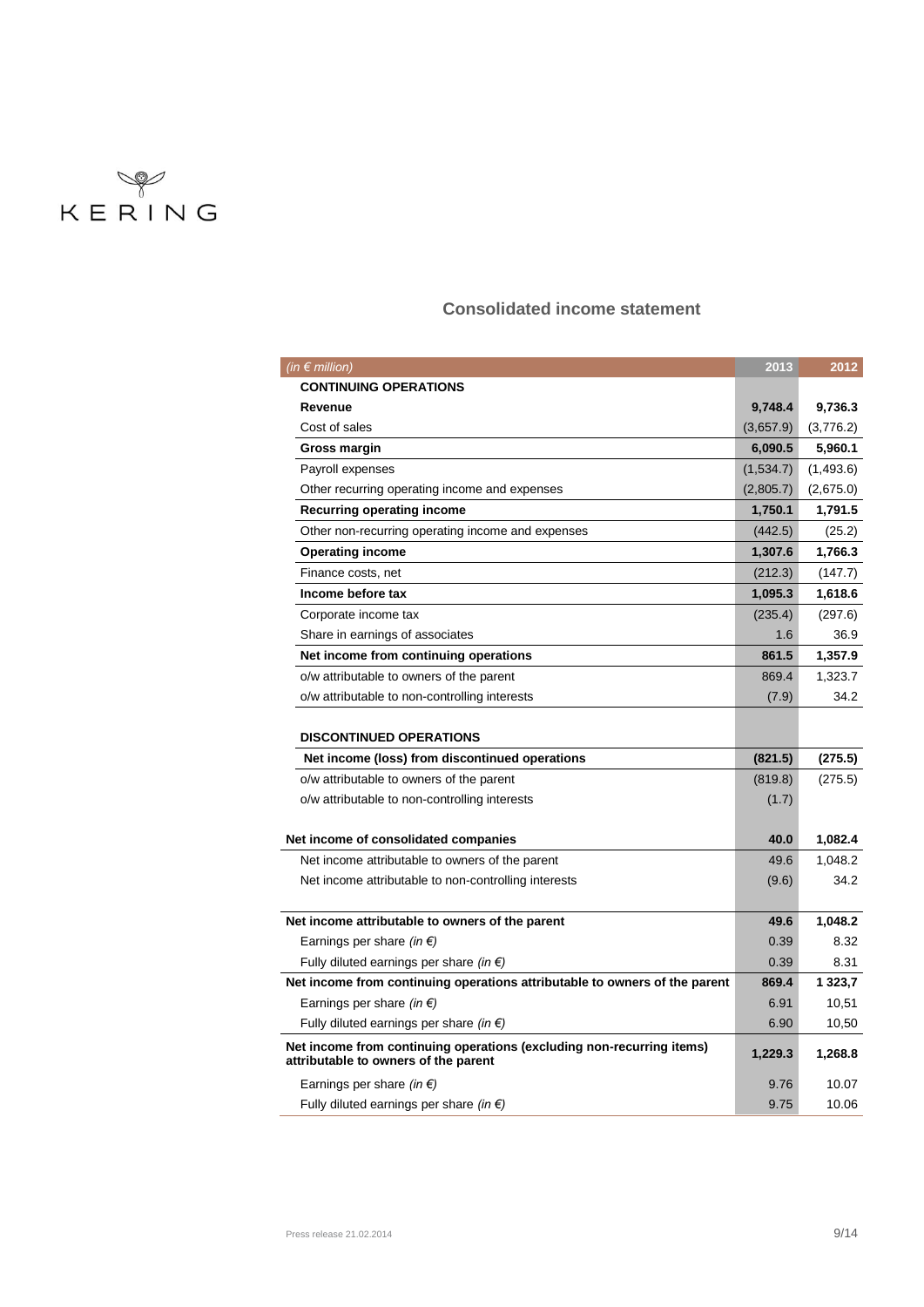

# **Consolidated statement of financial position**

| ASSEIS                                                           |            |            |
|------------------------------------------------------------------|------------|------------|
| (in $\epsilon$ million)                                          | 31/12/2013 | 31/12/2012 |
| Goodwill                                                         | 3,770.1    | 3,871.0    |
| Brands and other intangible assets                               | 10,702.8   | 10,489.9   |
| Property, plant and equipment                                    | 1,676.9    | 1,376.3    |
| Investments in associates                                        | 17.3       | 25.8       |
| Non-current financial assets                                     | 316.8      | 273.7      |
| Deferred tax assets                                              | 649.9      | 600.2      |
| Other non-current assets                                         | 30.1       | 28.9       |
| <b>Non-current assets</b>                                        | 17,163.9   | 16,665.8   |
| Inventories                                                      | 1,805.5    | 1,736.5    |
| Trade receivables                                                | 949.9      | 985.3      |
| Current tax receivables                                          | 119.1      | 75.7       |
| Other current financial assets                                   | 107.7      | 87.0       |
| Other current assets                                             | 523.4      | 494.7      |
| Cash and cash equivalents                                        | 1,419.2    | 2,081.0    |
| <b>Current assets</b>                                            | 4,924.8    | 5,460.2    |
| Assets classified as held for sale or for distribution to owners | 722.1      | 3,130.5    |
| <b>Total assets</b>                                              | 22,810.8   | 25,256.5   |
|                                                                  |            |            |

# **EQUITY AND LIABILITIES**

| (in $\notin$ million)                                                                           | 31/12/2013 | 31/12/2012 |
|-------------------------------------------------------------------------------------------------|------------|------------|
| Share capital                                                                                   | 504.9      | 504.5      |
| Capital reserves                                                                                | 2,424.3    | 2.416.1    |
| Treasury shares                                                                                 | (10.4)     | (3.3)      |
| <b>Translation adjustments</b>                                                                  | (115.3)    | (24.2)     |
| Remeasurement of financial instruments                                                          | 69.8       | 41.4       |
| Other reserves                                                                                  | 7,713.3    | 8,479.3    |
| Equity attributable to owners of the parent                                                     | 10,586.6   | 11,413.8   |
| Non-controlling interests                                                                       | 609.3      | 704.9      |
| <b>Total equity</b>                                                                             | 11,195.9   | 12,118.7   |
| Non-current borrowings                                                                          | 3,132.4    | 2,988.9    |
| Other non-current financial assets                                                              | 0.7        |            |
| Provisions for pensions and other post-employment benefits                                      | 92.8       | 98.2       |
| Other provisions                                                                                | 113.2      | 92.3       |
| Deferred tax liabilities                                                                        | 2,810.2    | 2,772.3    |
| <b>Non-current liabilities</b>                                                                  | 6,149.3    | 5,951.7    |
| <b>Current borrowings</b>                                                                       | 1,737.4    | 1,595.1    |
| Other current financial liabilities                                                             | 213.2      | 207.9      |
| Trade payables                                                                                  | 766.1      | 684.5      |
| Provisions for pensions and other post-employment benefits                                      | 7.2        | 6.6        |
| Other provisions                                                                                | 152.7      | 167.7      |
| <b>Current tax liabilities</b>                                                                  | 310.1      | 318.4      |
| Other current liabilities                                                                       | 1,372.3    | 1,400.4    |
| <b>Current liabilities</b>                                                                      | 4,559.0    | 4,380.6    |
| Liabilities associated with assets classified as held for sale or for distribution<br>to owners | 906.6      | 2,805.5    |
| <b>Total equity and liabilities</b>                                                             | 22,810.8   | 25,256.5   |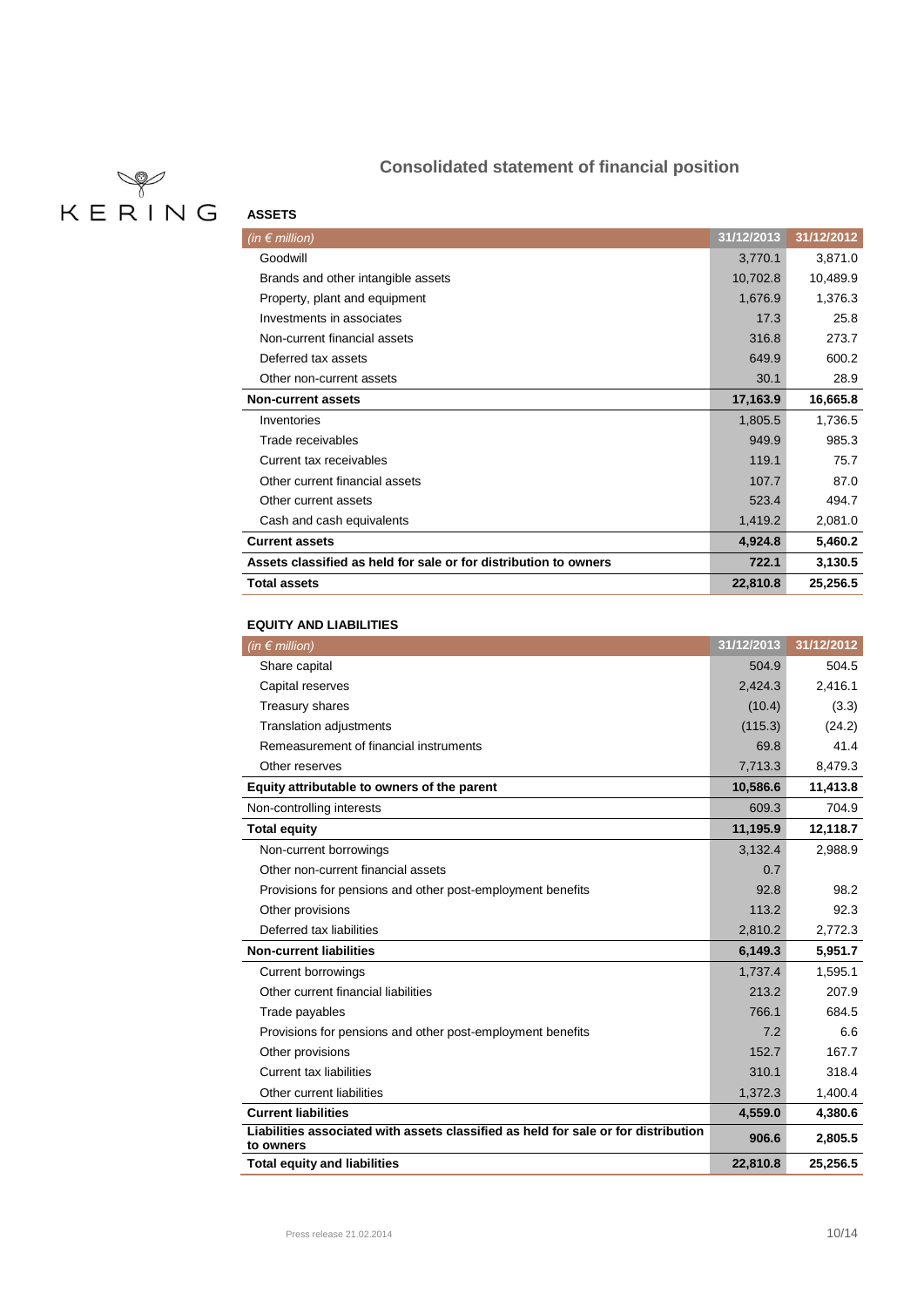

# **Consolidated statement of cash flows**

| $(in \in$ million)                                                                                    | 2013    | 2012    |
|-------------------------------------------------------------------------------------------------------|---------|---------|
| Net income from continuing operations                                                                 | 861.5   | 1,357.9 |
| Net recurring charges to depreciation, amortisation and provisions on non-current<br>operating assets | 295.8   | 275.1   |
| Other non-cash income and expenses                                                                    | 389.9   | (156.4) |
| Cash flow from operating activities                                                                   | 1,547.2 | 1,476.6 |
| Interest paid/received                                                                                | 120.5   | 163.2   |
| Dividends received                                                                                    | (0.3)   | (0.1)   |
| Net income tax payable                                                                                | 315.7   | 361.0   |
| Cash flow from operating activities before tax, dividends and interest                                | 1,983.1 | 2,000.7 |
| Change in working capital requirement                                                                 | (74.5)  | (272.5) |
| Corporate income tax paid                                                                             | (383.7) | (362.2) |
| Net cash from operating activities                                                                    | 1,524.9 | 1,366.0 |
| Purchases of property, plant and equipment and intangible assets                                      | (677.7) | (441.9) |
| Proceeds from disposals of property, plant and equipment and intangible assets                        | 10.3    | 6.1     |
| Purchases of subsidiaries, net of cash acquired                                                       | (345.0) | (219.3) |
| Proceeds from disposals of subsidiaries and associates, net of cash transferred                       | 24.7    | 916.5   |
| Purchases of other financial assets                                                                   | (57.9)  | (92.5)  |
| Proceeds from sales of other financial assets                                                         | 5.1     | 21.2    |
| Interest and dividends received                                                                       | 70.0    | 68.9    |
| Net cash from investing activities                                                                    | (970.5) | 259.0   |
| Increase/decrease in share capital and other transactions with owners                                 | (85.4)  | (204.9) |
| Treasury share transactions                                                                           | (39.0)  | (14.9)  |
| Dividends paid to owners of the parent company                                                        | (471.2) | (440.7) |
| Dividends paid to non-controlling interests                                                           | (26.0)  | (32.6)  |
| <b>Bond issues</b>                                                                                    | 938.9   | 676.5   |
| Bond redemptions                                                                                      | (740.0) | (138.7) |
| Increase/decrease in other borrowings                                                                 | (309.9) | (565.9) |
| Interest paid and equivalent                                                                          | (187.1) | (231.1) |
| Net cash used in financing activities                                                                 | (919.7) | (952.3) |
| Net cash from (used in) discontinued operations                                                       | (437.5) | 97.1    |
| Impact of exchange rate variations                                                                    | 65.3    | 3.0     |
| Net increase (decrease) in cash and cash equivalents                                                  | (737.5) | 772.8   |
| Cash and cash equivalents at beginning of year                                                        | 1,975.1 | 1,202.3 |
| Cash and cash equivalents at end of year                                                              | 1,237.6 | 1,975.1 |
|                                                                                                       |         |         |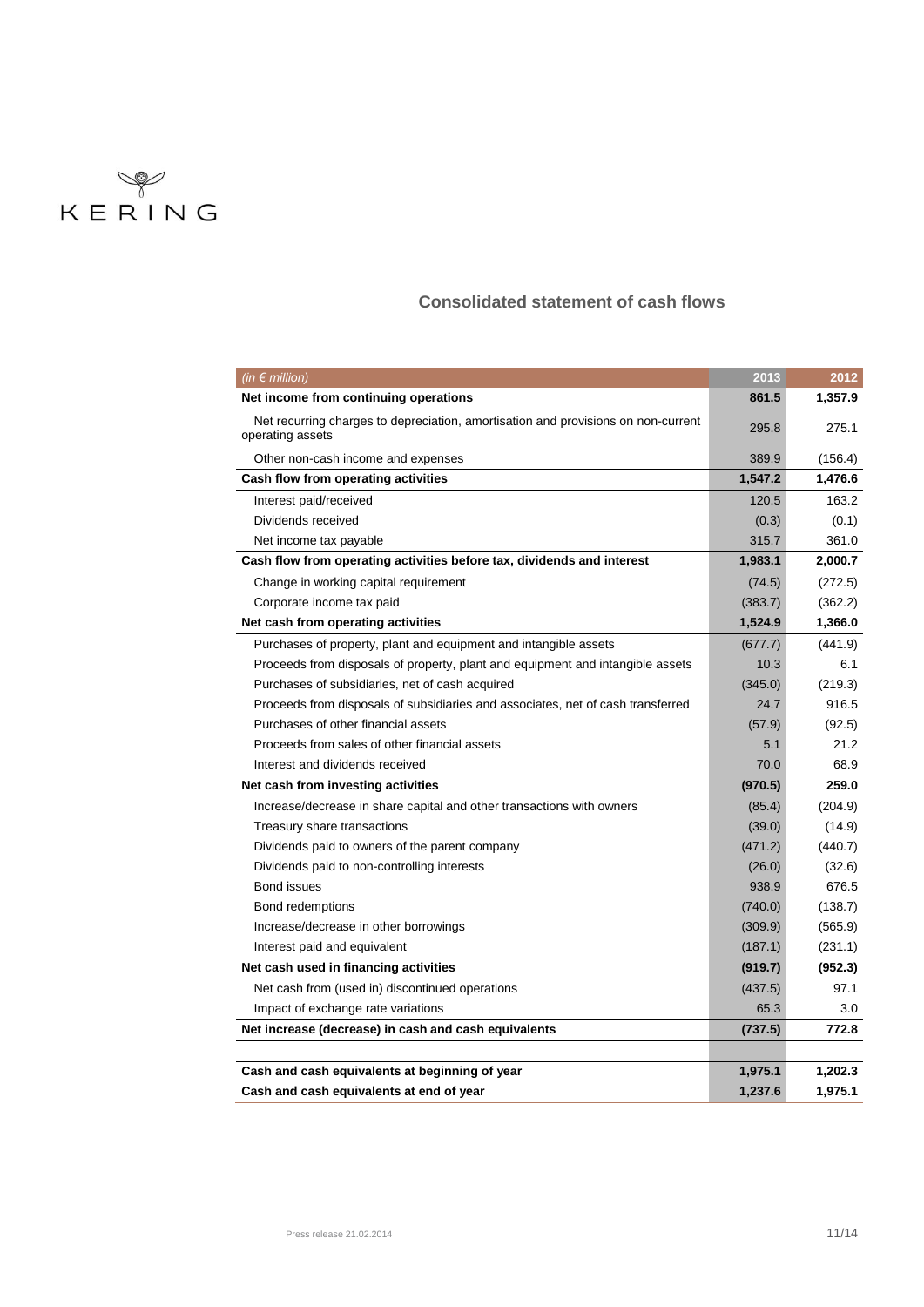

# **Breakdown of recurring operating income**

| (In $\epsilon$ million)               | 2013    | 2012    | Variation<br>M€ | Variation<br>% |
|---------------------------------------|---------|---------|-----------------|----------------|
| <b>Luxury Division</b>                | 1,682.6 | 1,611.6 | 71.0            | $+4.4%$        |
| Gucci                                 | 1,131.8 | 1,126.4 | 5.4             | $+0.5%$        |
| Bottega Veneta                        | 330.6   | 300.1   | 30.5            | $+10.2%$       |
| Yves Saint Laurent                    | 76.6    | 65.0    | 11.6            | $+17.8%$       |
| Other brands                          | 143.6   | 120.1   | 23.5            | $+19.6%$       |
| <b>Sport &amp; Lifestyle Division</b> | 200.4   | 304.8   | (104.4)         | $-34.3%$       |
| Puma                                  | 191.9   | 290.0   | (98.1)          | $-33.8%$       |
| Other brands                          | 8.5     | 14.8    | (6.3)           | $-42.6%$       |
| Corporate                             | (132.9) | (124.9) | (8.0)           | $-6.4%$        |
| <b>Recurring operating income</b>     | 1,750.1 | 1,791.5 | (41.4)          | $-2.3%$        |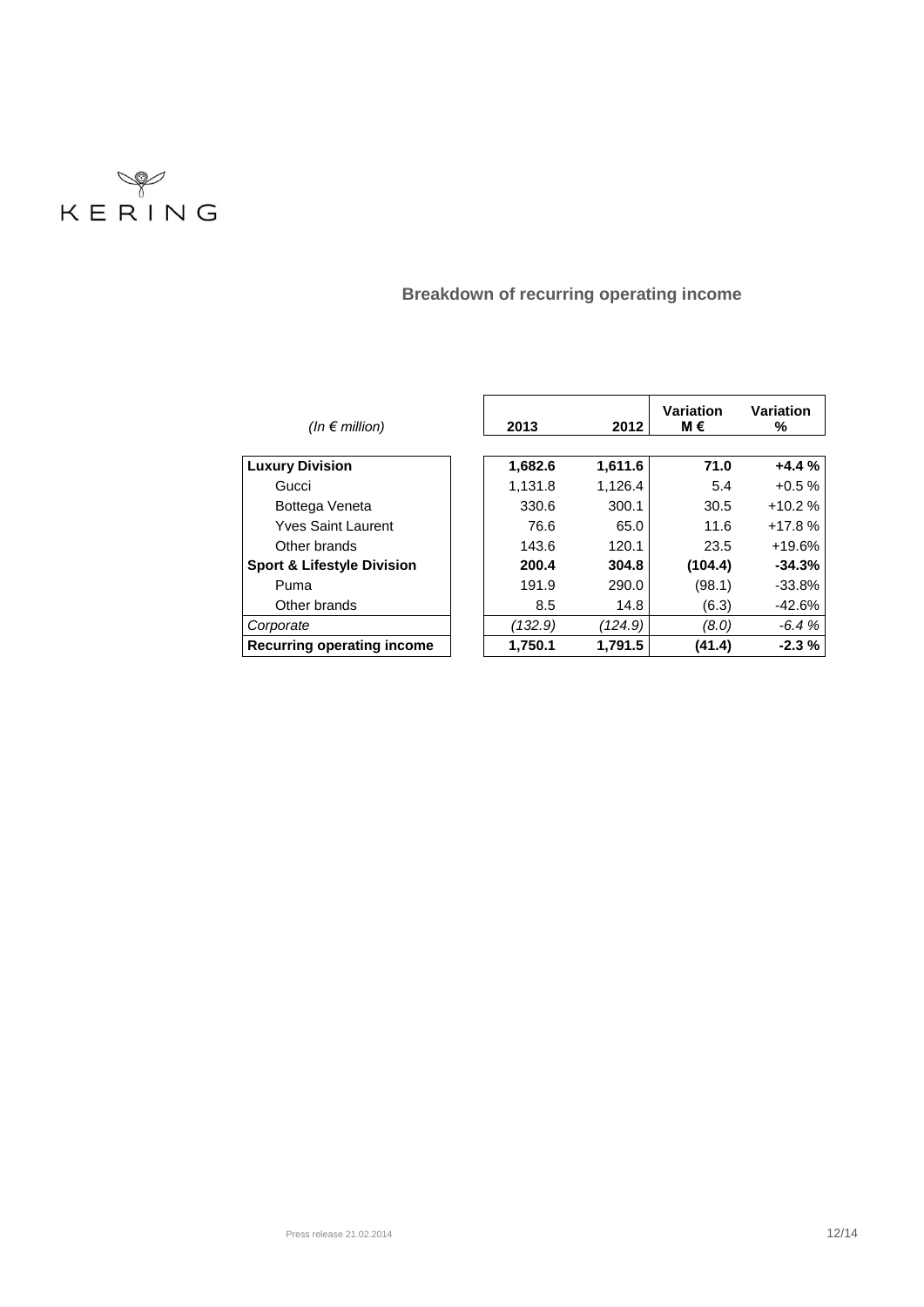# KERING

# **Breakdown of revenue**

| (in $\epsilon$ million)               | As of<br>December 31,<br>2013 | As of<br>December 31,<br>2012 | <b>Reported</b><br>change | Comparable<br>change $(1)$ | Q4 2013 | Q4 2012 | Reported<br>change | Comparable<br>change <sup>(1)</sup> |
|---------------------------------------|-------------------------------|-------------------------------|---------------------------|----------------------------|---------|---------|--------------------|-------------------------------------|
| <b>Luxury Division</b>                | 6,470.2                       | 6,212.3                       | $+4.2%$                   | $+7.2%$                    | 1,774.7 | 1,694.9 | $+4.7%$            | $+7.4%$                             |
| Gucci                                 | 3,560.8                       | 3,638.8                       | $-2.1%$                   | $+2.2%$                    | 941.2   | 996.4   | $-5.5%$            | $+0.2%$                             |
| Bottega Veneta                        | 1,015.8                       | 945.1                         | +7.5%                     | $+13.8%$                   | 290.9   | 274.0   | $+6.2%$            | $+13.4%$                            |
| <b>Yves Saint Laurent</b>             | 556.9                         | 472.8                         | $+17.8%$                  | $+21.6%$                   | 162.3   | 119.3   | +36.0%             | $+42.0%$                            |
| Other brands                          | 1,336.7                       | 1,155.6                       | $+15.7%$                  | $+11.3%$                   | 380.3   | 305.2   | $+24.6%$           | $+11.4%$                            |
| <b>Sport &amp; Lifestyle Division</b> | 3,247.0                       | 3,531.9                       | $-8.1%$                   | $-2.8%$                    | 763.9   | 868.2   | $-12.0%$           | $-4.1%$                             |
| Puma                                  | 3,001.9                       | 3,270.7                       | $-8.2%$                   | $-2.8%$                    | 703.2   | 804.7   | $-12.6%$           | $-4.5\%$                            |
| Other brands                          | 245.1                         | 261.2                         | $-6.2%$                   | $-2.3%$                    | 60.7    | 63.5    | $-4.4%$            | $+1.5%$                             |
| Eliminations and other                | 31.2                          | $-7.9$                        |                           |                            | 8.4     | $-0.9$  |                    |                                     |
| <b>KERING - Continuing activities</b> | 9,748.4                       | 9,736.3                       | $+0.1%$                   | $+4.0%$                    | 2,547.0 | 2,562.2 | $-0.6%$            | $+4.0%$                             |

*(1) Comparable scope and exchange rates.*